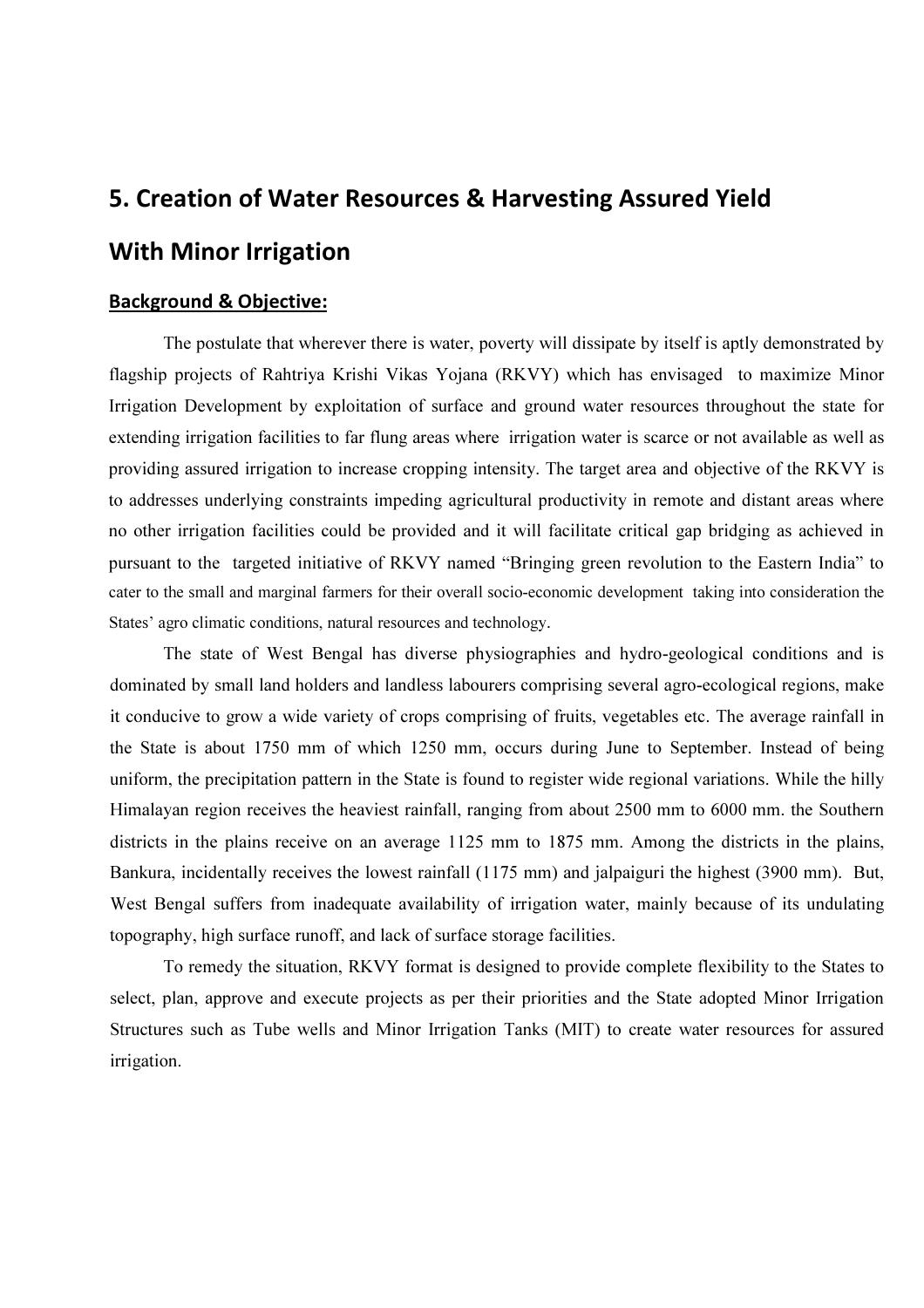# Intervention:

Non-availability of timely and adequate water for irrigation is a serious constraint in achieving higher productivity and stability of farming; assured irrigation is the need of the hour. Though the total rainfall in the State is satisfactory, its distribution over time and space is highly uneven. Therefore, rain water harvesting and water use efficiency are critical in arid areas for increasing production and productivity in conjunction with ground water supplement through tube wells where safe drawal is possible.

Department of agriculture, government of West Bengal decided to scale up minor irrigation related interventions under RKVY to boost ongoing efforts. These interventions were prioritized as RKVY flagship scheme with a total outlay of Rs.5.21, Rs.7.98, Rs.13.00, Rs.12.00 & Rs.18.62 crore during the years 2008-09, 2009-10 2010-2011, 2011-2012 & 2012-2013 respectively and Rs.38.70 crore has been assigned for the year 2014-15.

Among different types of irrigation schemes, minor, irrigation schemes based on exploitation of surface water resources are the most popular schemes and have appropriately been adopted in large numbers in the State. Such schemes have advantages as these can show quicker utilization of created potential. Since it is the priority to extend maximum benefits to small and marginal farmers, it has been ensured that schemes are to be so located that 80% or more of the beneficiaries belong to small and marginal categories.

Depending upon the soil and climatic condition, the State may be broadly divided into the following six agro-climatic regions.

- 1) Hill region in the North.
- 2) Terai and Tista alluvial region of the north Bengal.
- 3) Lateritic, red and gravelly undulating region in the West.
- 4) Gangetic alluvial region in the East.
- 5) Vindhya alluvial region in the centre.
- 6) Coastal alluvial region in the South.

Following MI structures have been adopted depending upon available natural resources in agro-climatic regions, like geo-hydrological characteristics, soil texture and structure, land topography in accordance with the vision of RKVY. Tube Wells have been proposed for those areas where stage of development is still low and safe drawal is possible.

3.1. Farm pond structures are suitable where surface flow is available, field contour permits gravity flow and there is absence of filling zone in the field.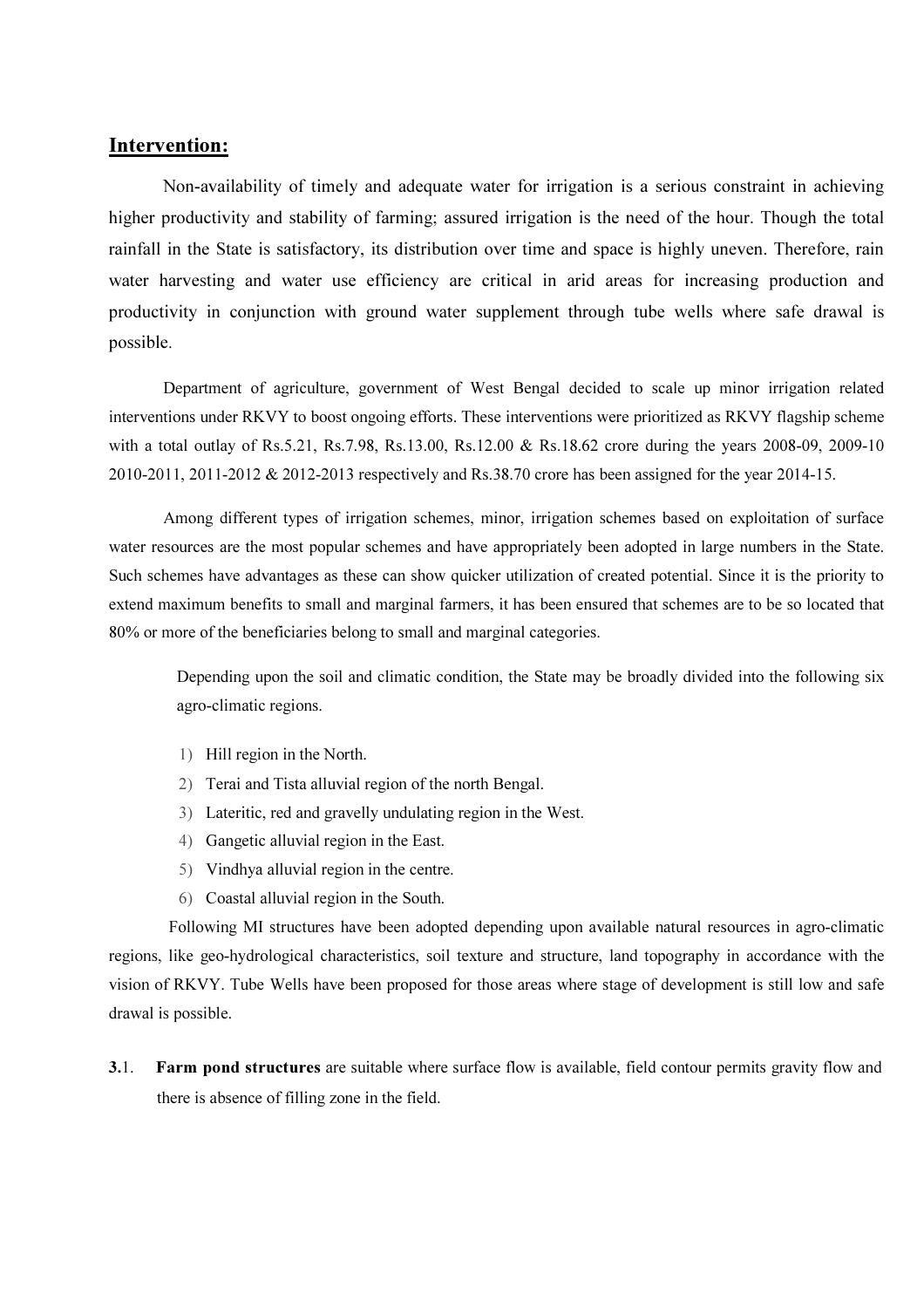3.2. Tube Wells have been proposed for those areas where stage of development is still low and safe drawal is possible. Tube Well Structures have been proposed at sites where pre-monsoon ground water table is generally available within the suction limit of centrifugal pumps.

#### 3.3. Water Harvesting Tank (WHT) & Minor Irrigation Tanks(MIT):

Areas having problem of groundwater and scarcity of natural water body are very much effective for Minor Irrigation Tanks. Rain water are harvested in the water bodies for use in agriculture irrigation for supplement irrigation in Kharif & Rabi season and also for pisciculture.

#### 3.4 Surface flow minor irrigation schemes/check dam:

To arrest rain water from catchment area /stream-flow which otherwise is wasted as surface run-off and impound in reservoir for use in agriculture irrigation in arid zones.

#### 3.5. Field channel:

 To reduce the seepage loss and thereby minimizing the operational cost as well as gap between irrigation potential created and its utilization field channels are proposed to be areas.

# Out Come

Substantial progress has been made in the creation of minor irrigation related assets by RKVY since its inception in the year 2007-08. Irrigation potential of about 15520 Ha has been created so far up to the financial year 2013-14 and irrigation potential of 18856 Ha has been proposed to be created during 2014-15.

1) Case Studies of Water Harvesting Tanks- Ankro, Manbazar-II Block, District:- Purulia

Purulia Agri-Irrigation Division under the Department of Water Resources Investigation and Development, Government of west Bengal is also playing active role to increase the agriculture productivity through development of Minor Irrigation Schemes under RKVY.

 In the district of Purulia exploration of surface water could only be possible whereas the chances of ground water exploration is almost nil due to underground is covered with very hard rock and absence of sufficient water bearing strata for the purpose of irrigation Manbazar – II Block is situated in the south –East part of the Purulia District , average annual rainfall is approximately 1300 mm and the rainfall pattern is erratic. The major percentage of run-off is flows through Stream / Jore / River with a high velocity for undulating topography and ultimately goes to the ocean creating huge soil erosion in the upstream. Moreover, it requires supplementary irrigation in Kharif season. To arrest rain water as surface run-off and reduce the soil erosion, construction of WHT is to be done.